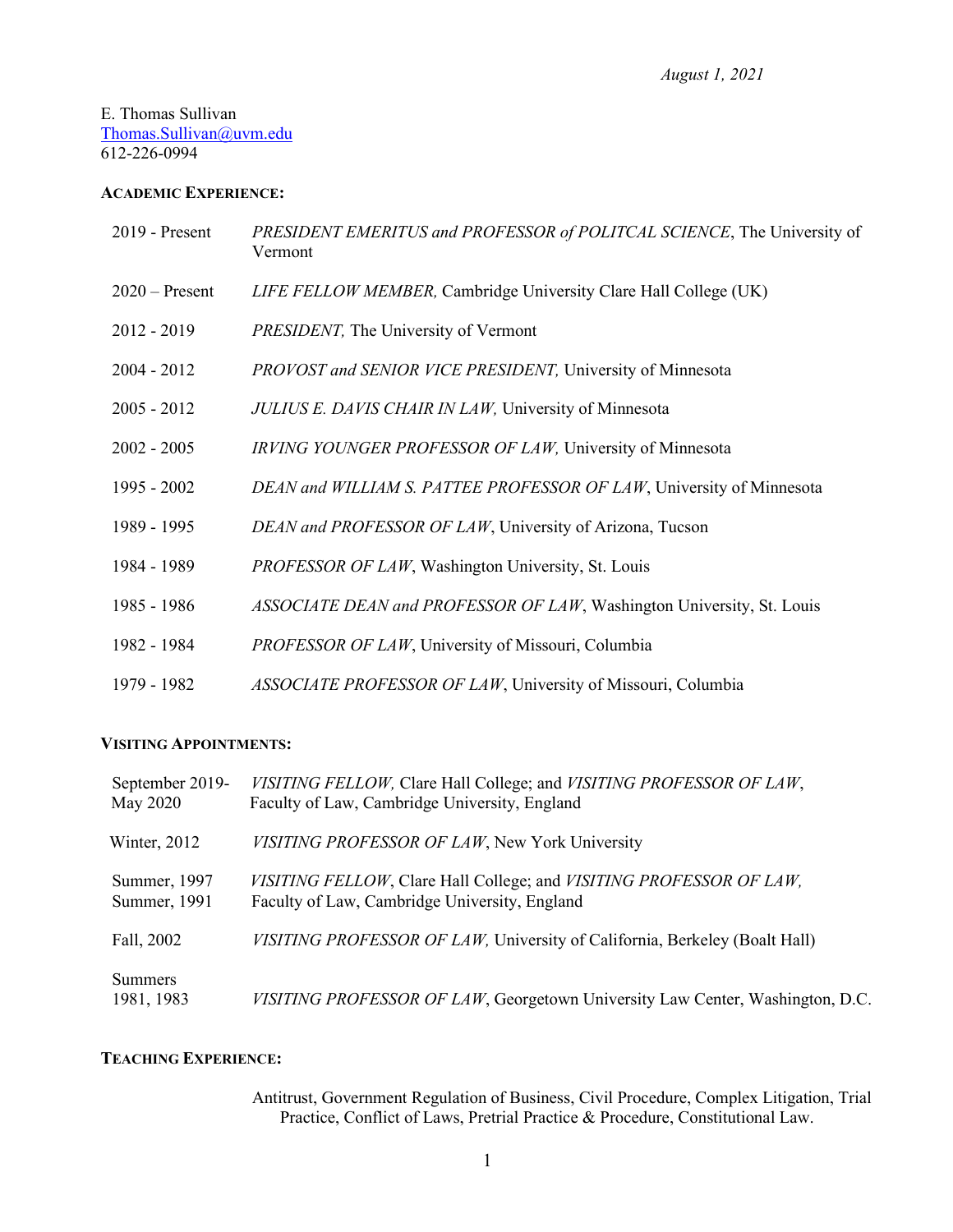### **HONORS:**

- Honorary Doctor of Law Degree, Vermont Law School (2021)
- Proclamation of Honor and Recognition, Vermont Legislature, House of Representatives, for distinguished leadership and accomplishments as President of the University of Vermont (2019)
- Robert A. Skiff Award for Improving Educational, Community, and Economic Opportunities (2019) From the Greater Burlington Industrial Corporation
- Honoree, New England Board of Higher Education (2019)
- Universithy of Vermont Police Services Civilian Service Award (2019)
- Honoree, 2019 Vermont Council on World Affairs (June 2019)
- Distinguished Alumni Achievement Award, Indiana University School of Law (2016)
- American Bar Association's Robert J. Kutak Award (2015)
- Access Achievement Award, University of Minnesota (2011)
- Life Member, American Law Institute (2009)
- Life Fellow, American Bar Foundation (2009)
- Distinguished Honorary Alumnus Award, University of Arizona (May 2008)
- Tribute issue to Dean E. Thomas Sullivan, 88 Minnesota Law Review (2003)
- J. William Elwin, Jr. Award for leadership and contributions to law school development, ABA Section of Legal Education, May, 2003
- Symposium in honor of E. Thomas Sullivan: "Global Antitrust Law & Policy," University of Minnesota Law School (September 20-21, 2002). Proceedings published in the 48 Antitrust Bulletin, 299-1045 (2003) (3 vols.)
- Distinguished NonAlumnus Award, University of Missouri (2003)
- Stanley V. Kinyon Teacher of the Year Award for Excellence in Teaching, University of Minnesota Law School (2002)
- University of Arizona Distinguished Citizen Award (1996)
- University of Arizona Distinguished Service Award (1995)
- Fellow, American Bar Foundation (1994)
- Drake University Alumni Achievement Award (1989)
- American Law Institute (1984)
- Directory of American Scholars (1982)
- Order of Coif (1979)
- Visiting Fellow, Cambridge University, Clare Hall College, Sabbatical in residence
- (Fall 1995, invitation declined)
- Adjunct Fellow, Center for Study of American Business, Washington University (1989-96)
- Research Associate, Center for Study of American Business, Washington University (1986-89)
- USIA Faculty Exchange Grant awarded for Visiting Professorship, Sichuan University, Chengdu, PRC (Summer 1989, invitation declined)
- Research Grant, Center for Study of American Business, Washington University (Summer 1986)
- Research Grant, University of Missouri Law School Foundation (1980-84)
- Research Grant, Stinson, Mag & Fizzell (1982)

### **PUBLICATIONS:**

Books (12):

 FREE SPEECH AND EXPRESSION: FIRST PRINCIPLES AND CURRENT DEBATES (with Len Niehoff) (Cambridge University Press, to be published in 2021)

 ANTITRUST LAW, POLICY, AND PROCEDURE (with H. Hovenkamp, H. Shelanski and Christopher Leslie) (casebook)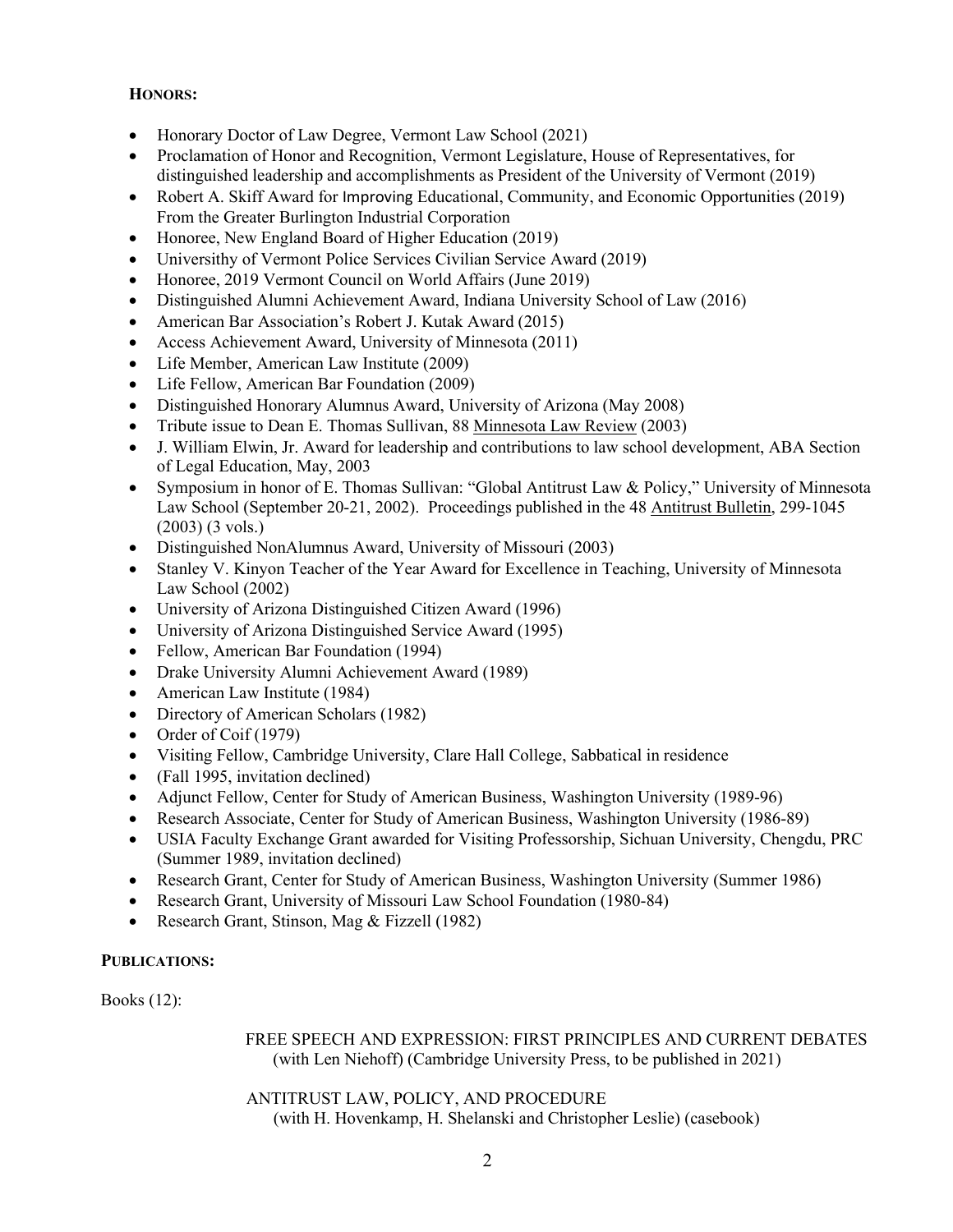(8th edition, 2019, Carolina Academic Press) (8 editions, from 1984-2019) (Annual Supplements from 1985 to 2021)

TEACHER'S PROBLEM MANUAL FOR ANTITRUST LAW, POLICY AND PROCEDURE (with H. Hovenkamp) ( $7<sup>th</sup>$  edition, 2014, Lexis/Nexis) (7 editions, from 1984-2019)

UNDERSTANDING ANTITRUST AND ITS ECONOMIC IMPLICATIONS (with J. Harrison) (hornbook) ( $7<sup>th</sup>$  edition, 2019, Carolina Academic Press) (7 editions, from 1988-2019)

COMPLEX LITIGATION (with Richard Freer, Brad Clary) (3rd edition, 2019, Carolina Academic Press) (3 editions from 2009-2019) 2010, 2011, 2013, 2016-2021 Supplements to COMPLEX LITIGATION

- TEACHER'S MANUAL FOR COMPLEX LITIGATION (with Richard Freer, Brad Clary) (3rd edition, 2019, Carolina Academic Press)
- THE ARC OF DUE PROCESS IN AMERICAN CONSTITUTIONAL LAW (with Toni Massaro) (2013, Oxford University Press)
- PROPORTIONALITY PRINCIPLES IN AMERICAN LAW (with Richard Frase) (2009, Oxford University Press)

-Translated into Japanese and published in Japan (2005)

- PRIVATE ANTITRUST ACTIONS (with D. Floyd) (treatise) (1996, Little, Brown &  $Co.$ )
- 2005, 2001 and 1998 Supplement to PRIVATE ANTITRUST ACTIONS
- THE POLITICAL ECONOMY OF THE SHERMAN ACT: THE FIRST ONE HUNDRED YEARS (1991, Oxford University Press)
- Summary review in 105 Harvard Law Review 1433 (1992)
- Reviewed in 26 George Washington Journal of International Law & Economics 469 (1992)
- Reviewed in 17 Queen's Law Journal 505 (1992)
- Summary review in 24 New York University Journal of International Law and Politics 1049 (1992)
- Summary review in 11 California Lawyer 68 (1991)
- PUBLIC POLICY TOWARDS CORPORATE TAKEOVERS (M. Weidenbaum, editor) (1988, Rutgers University Press - Transaction Books)
- FEDERAL LAND USE LAW (with D. Mandelker and J. Gerard). (1986, West Publishing/Clark Boardman & Co.) (15 eds. from 1986 through 2002)
- MISSOURI APPELLATE PRACTICE AND EXTRAORDINARY REMEDIES (coauthors) (3d ed. 1981, Supp. 1982, 1983, 1985, 1987)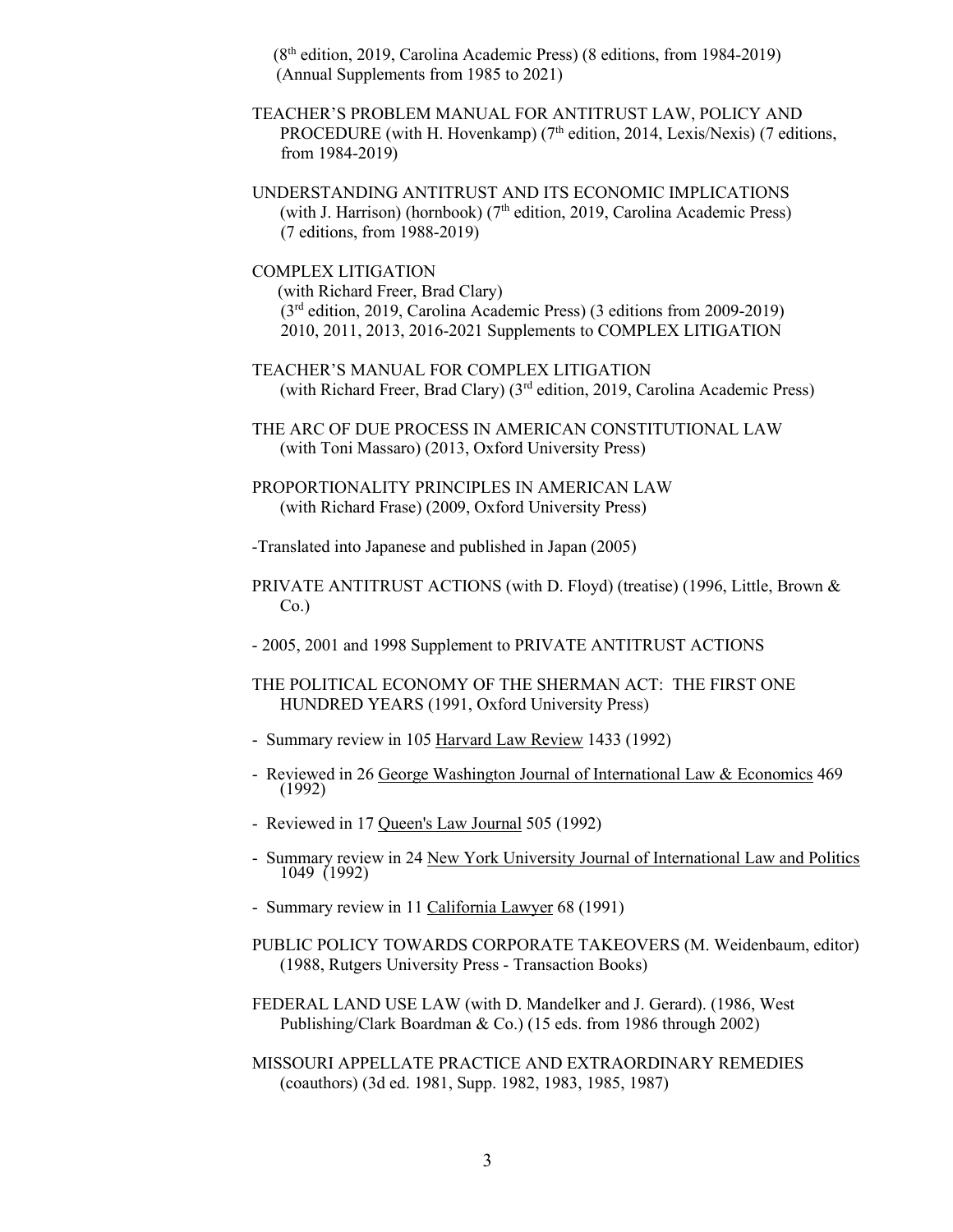#### **MONOGRAPH:** NONPRICE PREDATION UNDER SECTION 2 OF THE SHERMAN ACT. (Editor and Project Director) (ABA, 1991)

#### **LEAD ARTICLES:**

- The Transformation of the Legal Profession and Legal Education, 43 Indiana Law Review 145 (2013)
- Due Process Exceptionalism, Irish Jurist (Nov. 2011) (Centennial Anniversary issue, solicited lead article) (with Toni Massaro)
- The Roberts Antitrust Court: A Transformative Beginning, 52 Antitrust Bulletin 435 (2007) (with Daniel Gifford)
- The Doctrine of Proportionality in the Time of War, 16 Minnesota Journal of International Law 457 (2007)

The Supreme Court and Private Law: The Vanishing Importance of Securities and Antitrust, 53 Emory Law Journal 1571 (2004) (with Robert Thompson)

- Reprinted in 47 Corporate Practice Commentator 461 (2005)
- Global Trade Law: Present at the Creation, 13 Minn. J. of Global Trade 199 (2004)
- Judicial Sovereignty: The Legacy of the Rehnquist Court, 20 Constitutional Commentary 171 (2004)
- Comparing Antitrust Remedies in the U.S. and E.U.: Advancing a Standard of Proportionality, 48 Antitrust Bulletin 377 (2003) (symposium issue)
- The Jurisprudence of Antitrust Divestiture: The Path Less Traveled, 86 Minnesota Law Review 565 (2002)
- "Harmonizing Global Merger Standards" in The Political Economy of International Trade Law, 248 (Cambridge University Press, 2002)
- The History of Antitrust Divestiture: Empirical Lessons for Microsoft, 70 U.S. Law Week 2019 (July 10, 2001)
- Antitrust Regulation of Land Use: Federalism's Triumph Over Competition, The Last Fifty Years, 3 Washington University Journal of Law and Policy 473 (2000) (symposium issue)
- The Confluence of Antitrust and Intellectual Property at the New Century, 1 Minnesota Intellectual Property Review 1 (2000), http://www.mipr.umn.edu
- Can International Antitrust Be Saved For the Post-Boeing Merger World? 45 Antitrust Bulletin 55 (2000) (March 27, 2003) (with D. Gifford)
- Why the NCAA Does Not Exploit College Athletes, 8 Margin 61 (Fall 1992) (with R. McKenzie)
- Does the NCAA Exploit College Athletes? An Economic and Legal Analysis, 32 Antitrust Bulletin 373-400 (1987) (with R. McKenzie)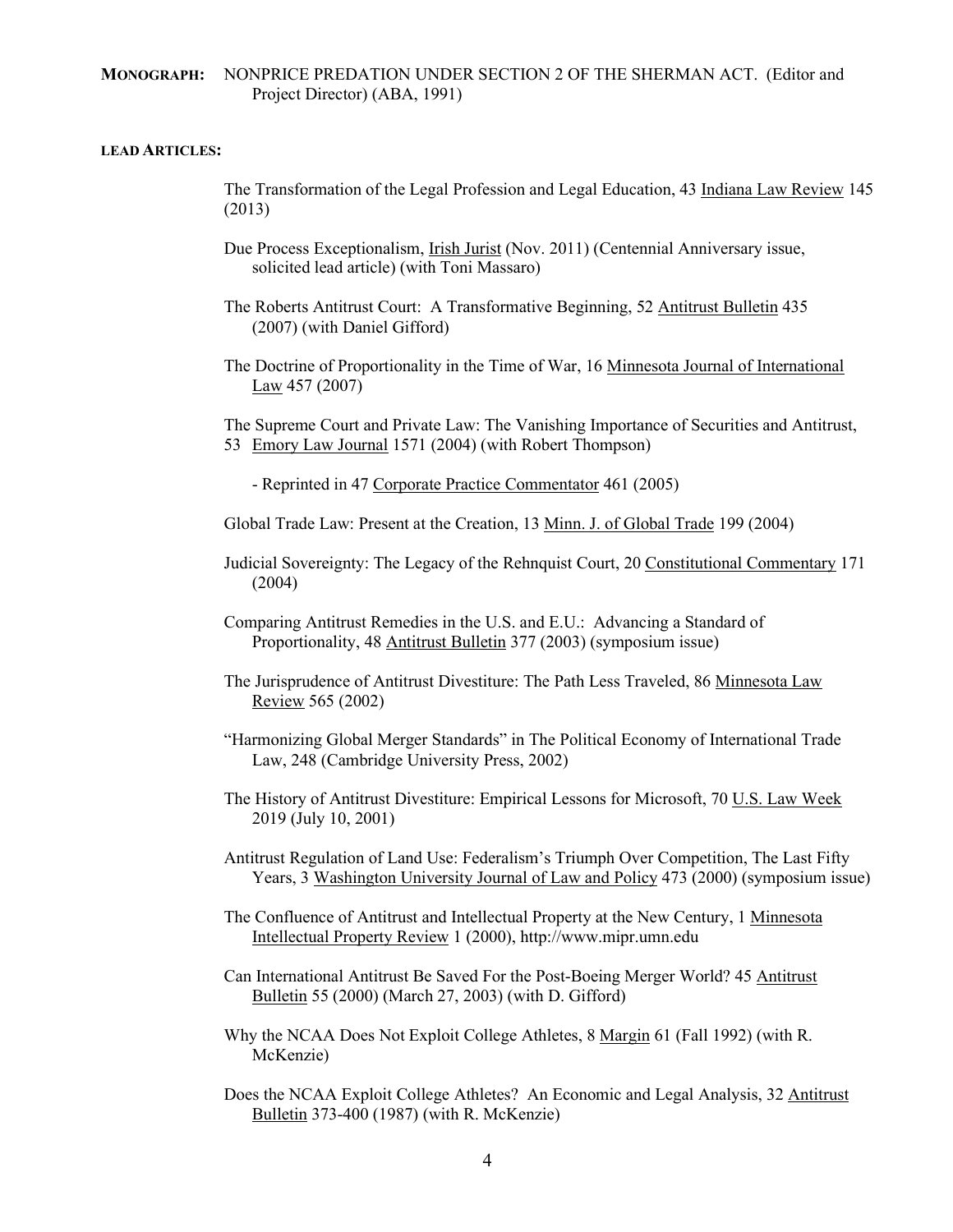- Excerpt in ECONOMICS (2d edition, 1989, Houghton Mifflin, Inc.) by McKenzie, Kamersden & Nardinelli
- The Antitrust Division As A Regulatory Agency: An Enforcement Policy In Transition, 64 Washington University Law Quarterly 997-1055 (1986)
- The Antitrust Division As A Market Regulator, Center for the Study of American Business, Washington University (December 1986)
- Reviewed in National Journal (December 13, 1986)
- The FTC's Deceptive Advertising Policy: A Legal and Economic Analysis, 64 Oregon Law Review 593-635 (1986) (with B. Marks)
	- Reprinted in 36 Law Review Digest 19 (1987)
	- Reprinted in 10 Advertising Law Anthology (1986)
- The AT&T Settlement: Legal Summary, Economic Analysis and Marketing Implications, 49 Journal of Marketing 127 (1985) (with B. Enis)
- On Nonprice Competition: An Economic and Marketing Analysis, 45 University of Pittsburgh Law Review 402-33 (1984)
- Contribution and Claim Reduction in Antitrust Litigation: A Legislative Analysis, 20 Harvard Journal on Legislation 397-440 (1983) (with D. Polden)
	- The Economic Jurisprudence of the Burger Court's Antitrust Policy: The First Thirteen Years, 58 Notre Dame Law Review 1-60 (1982)
	- First Amendment Defenses in Antitrust Litigation, 46 Missouri Law Review 517-77 (1981)
		- Reprinted in Journal of Reprints for Antitrust Law and Economics 907 (1982)
- New Perspectives in Antitrust Litigation: Toward a Right of Comparative Contribution, 1980 University of Illinois Law Review 389-424
	- Reprinted in Corporate Counsel's Annual (Matthew Bender, 1981)
- Pendent Jurisdiction: The Impact of Hagans and Moor, 7 Indiana Law Review 925-62 (1974)
- The Stockholm Conference: A Step Toward Global Environmental Cooperation and Involvement, 6 Indiana Law Review 267-81 (1973)
- Student Voter Residency Requirements: An Unconstitutional Roadblock in Decay, 5 Indiana Law Review 385-403 (1972)

#### **ESSAYS AND COMMENTARIES:**

"Relational Leadership", Trustee Magazine (January 2020)

Vermont by Degrees; Laying the Foundation for Greater Success in Higher Education, Rutland Herald (March 6, 2019)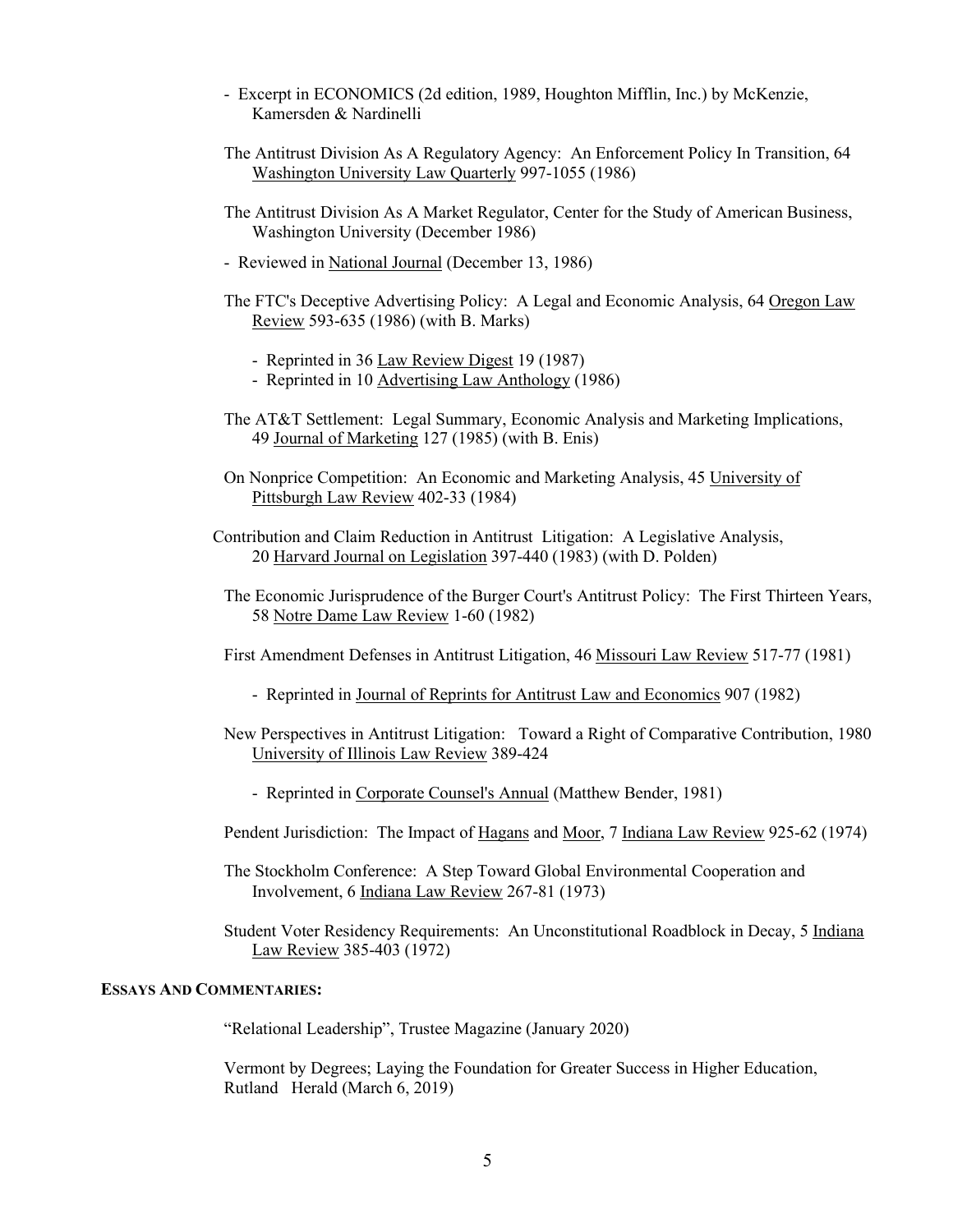An Uncommon Scholar and Citizen, in Festschrift in honor of Wolfgang Mieder (February, 2019)

Speech and Expression on Campus, Huffington Post.com (March 1, 2017)

- Congress Wants to Weaken the Pell Program, Why It Shouldn't, Huffington Post.com (June 9, 2015)
- The Arts on Campus as a Means to Appreciate the Meaning of Life, Vermont Quarterly (Summer 2015)
- Research and Scholarship as Public Good, Vermont Quarterly (Spring 2015)
- On The Value of Liberal Education, Vermont Quarterly (Fall 2014), Vermont Digger (November 17, 2014)
- The NCAA Autonomy Scheme: Increased Costs for Higher Education, New England Journal of Higher Education and Tribune News Service and McClatchy News Service (October 2014)
- For Faculty Free Speech, The Tide is Turning. Chronicle of Higher Education (October 4, 2014) (with Lawrence White).
- This Dynamic Culture of Learning, The City, The River, The Bridge: Before and After the Minneapolis Bridge Collapse (University of Minnesota Press, 2011)
- In Defense of War to Advance Peace: The Obama Paradox, HuffingtonPost.com (December 14, 2009) (with J. B. Atwood)
- The Solution to "Too Big to Fail", MinnPost.com, (November 4, 2009)
- Educational Excellence, Without Ivy, Business Week (January 14, 2008) (co-authors)
- Universities As Places and Spaces of Imagination, The Minnesota Daily 11A (November 1, 2007)
- Taking the Lead on Learning, The Minnesota Daily 9A (March 29, 2007)
- University's Focus on Academics, St. Cloud Times (February 11, 2007 op-ed)
- The Risks Posed by New Biomedical Technologies: How Do We Analyze and Regulate Risk? 13 Medical Ethics 5 (Fall 2006)
- The Educated Citizen and the Role of the Public University Post 9/11, (Numerous newspapers, September 10, 2006 op-ed)
- The Middle East Crisis: The Relevance of Proportionality, Minneapolis Star Tribune (August 6, 2006 op-ed) (with J. Brian Atwood)
- Uncommon Dedication, Syllabus (American Bar Association) (Spring 2006)

Strategic Positioning, The Minnesota Daily (October 19, 2005)

The Value of Teaching in a Research University, The Minnesota Daily (October 13, 2005 op-ed)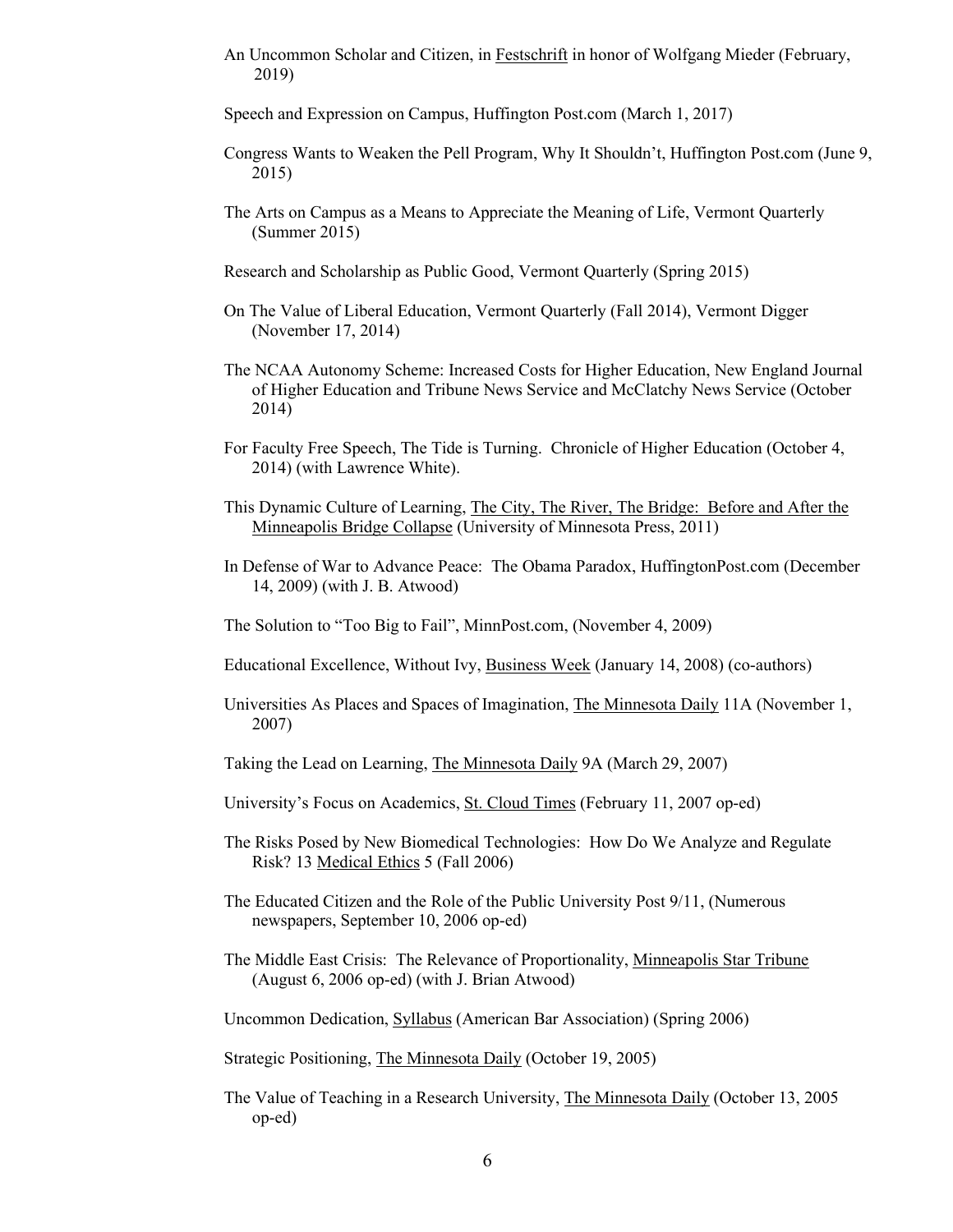Judicial Activism, From the Left or Right, Undercuts the Rule of Law, Baltimore Sun (September 6, 2005 op-ed)

Access to Excellence, St. Paul Pioneer Press (March 17, 2005 op-ed)

Protecting Community, The Minnesota Daily (November 10, 2004)

- Settlement Respects Community Ideas, The Minnesota Daily (September 20, 2004)
- Race Consciousness As A Public Good, Syllabus (American Bar Association) (Fall 2003)
- Society's Gatekeepers: How Well Are We Doing? Syllabus (American Bar Association) (Spring, 2003)

Academic Self-Reflection, Syllabus (American Bar Association) (Winter, 2003)

The Public University as a Public Good, Minnesota Law & Politics (Feb. 2003), [www.lawandpolitics.com](http://www.lawandpolitics.com/)

Faculty as Public Intellectuals, Syllabus (American Bar Association) (Fall, 2002)

Decanal Leadership: Managing Relationships, 31 U. of Toledo Law Review 749 (2000) (symposium issue)

Bright Judging: An Iron Range Legacy, 83 Minnesota Law Review 219 (1998)

The Heaney Jurisprudence: Judicial Valor and Civic Responsibility, 81 Minnesota Law Review 101 (1997)

Grand Philosophy; Great Persona, 37 Arizona Law Review 3 (1995)

Uncommon Vision, 71 Washington University Law Quarterly 1013 (1993)

Uncommon Character, 35 Arizona Law Review 8 (1993)

Price-Fixing in The Ivy League, Wall Street Journal (June 15, 1992)

The New Vertical Price-Fixing Stance, National Law Journal (September 17, 1990)

Antitrust Law: Is It Dead? National Law Journal 13 (October 3, 1988)

A New Role For The Antitrust Division, National Law Journal 13 (May 18, 1987)

Is The NCAA a Cartel?, National Law Journal 13 (May 5, 1986)

Merger Litigation Costs Are Too High, New York Journal of Commerce (December 29, 1986)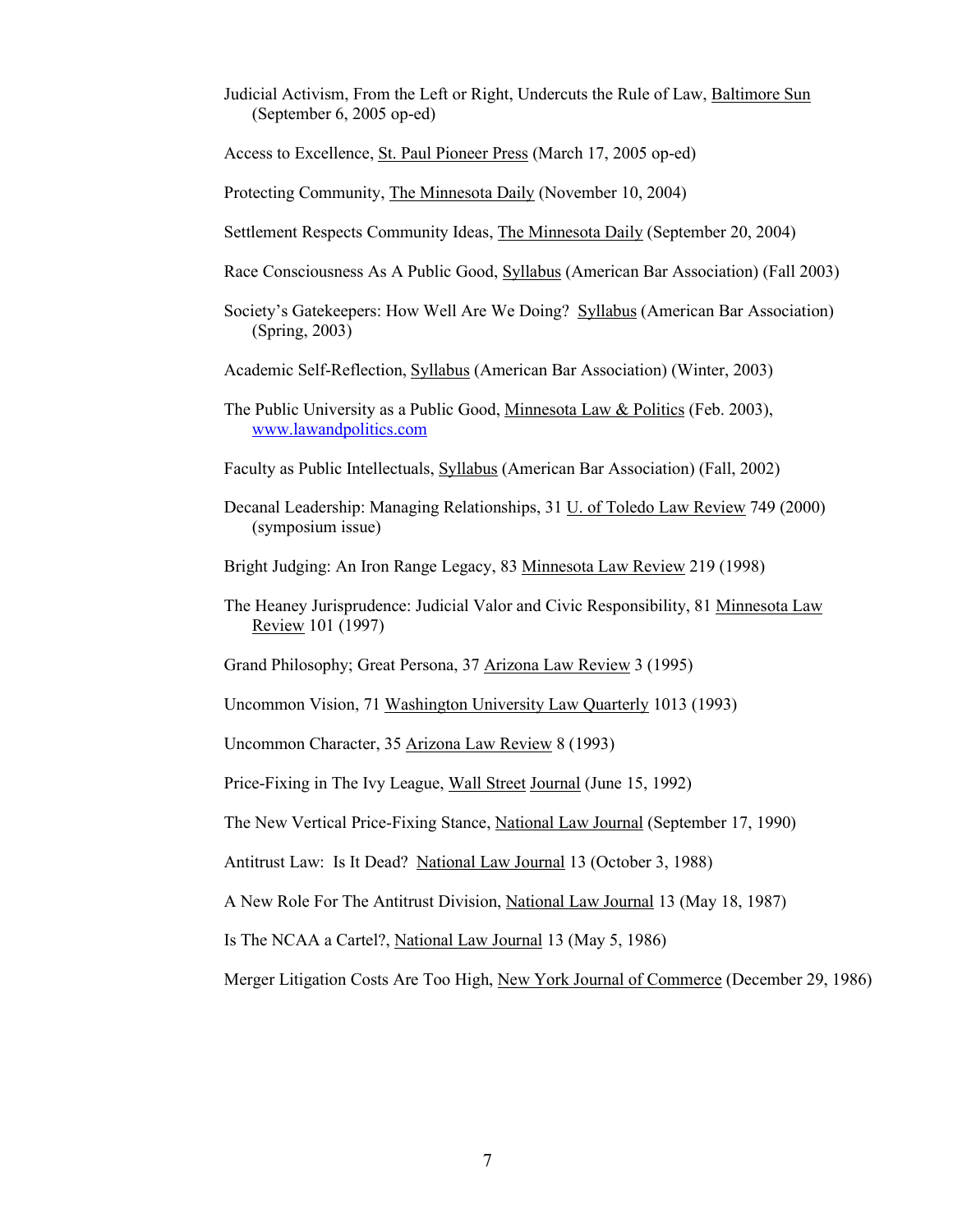### **BOARD MEMBERSHIPS:**

- Member, University of Vermont Board of Trustee (2012-2019)
- Member, American Bar Association (ABA) Section of Legal Education Accredidation Appeals Panel (2019-)
- Member, NCAA Division 1 Infractions Committee (2019-)
- Vice Chair of the NCAA Division 1 Presidential Forum Steering Committee (2016-2018; member since 2015)
- Member, Board of Directors of the Vermont Business Roundtable (2016-2019)
- Member of the Executive Committee, University of Vermont Foundation (2012-2019)
- Member, New England Board of Higher Education (July 2012-2019)
- Chair, Board of Presidents of the America East Athletic Conference (June, 2014 to 2016)
- Member, The University of Vermont Board of Trustees (July 2012-2019)
- Board of Directors, American Bar Foundation (2007-2012, 2013- ); Vice President (2018-); Secretary of Board (2016-18)
- Executive Committee Member, Committee on Institutional Cooperation (CIC) (Big Ten Universities & University of Chicago), (2007-11)
- National Council, Washington University in St. Louis (2006-2012)
- Board of Trustees, University of Minnesota Foundation (2005-11) (Appointed by the Minnesota Board of Regents); Trustee Emeritus (2011- )
- Editorial Advisory Board, Lexis Nexis (2005-07)
- Board of Trustees, Drake University (2004-2012)
- Public Member, American Board of Orthopaedic Surgery (2004-07)
- Board of Trustees, National Association for Law Placement Foundation (2002-04)
- Board of Advisors, Weisman Art Museum, University of Minnesota, (2001-04)
- Board of Directors, Minnesota Partnership For Action Against Tobacco (Appointed by Attorney General) (2001-02)
- National Board of Visitors, University of Arizona College of Law (1996-2012)
- Board of Visitors, University of New Mexico Law School (1996-98)
- Board of Directors, Legal Services of Eastern Missouri (1987-89)

### **PUBLIC SERVICE AND PROFESSIONAL ACTIVITIES:**

- Over a dozen national and regional interviews on TV and Radio covering the Impeachments of President Trump
- President of the Board of Directors of the American Bar Foundation (ABF) (2020 present)
- Manuscript Reviewer, New England Journal of Political Science (2020)
- Adviser, American Law Institute's (ALI) Project on Sexual and Gender-Based Misconduct on Campus  $(2016- )$
- Co-Chair, Working Committee of the American Bar Association / American Association of Law Schools on Students Loans and Debt (2014-2019)
- Consultant, SUNY/Buffalo Law School (Spring 2012)
- Consultant, Emory University School of Law (March 2011)
- Chair, Association of American Universities (AAU), Committee on Diversity (2010-2012)
- Consultant, United States Senate Judiciary Committee on the Confirmation of Solicitor General Elena Kagan to the United States Supreme Court, (Summer 2010) (by invitation of Senator Amy Klobuchar)
- Member, Accreditation Review Team, University of Michigan, (March 2010)
- Co-Chair, United States District Court Selection Committee (for Senator Amy Klobuchar) (Summer 2009)
- Consultant, United State Senate Judiciary Committee on the Confirmation of Judge Sonia Sotomayor to the United States Supreme Court (Summer 2009) (by invitation of Senator Amy Klobuchar)
- Chair, Peer Review Committee, City University of Hong Kong, School of Law (Dec. 2008)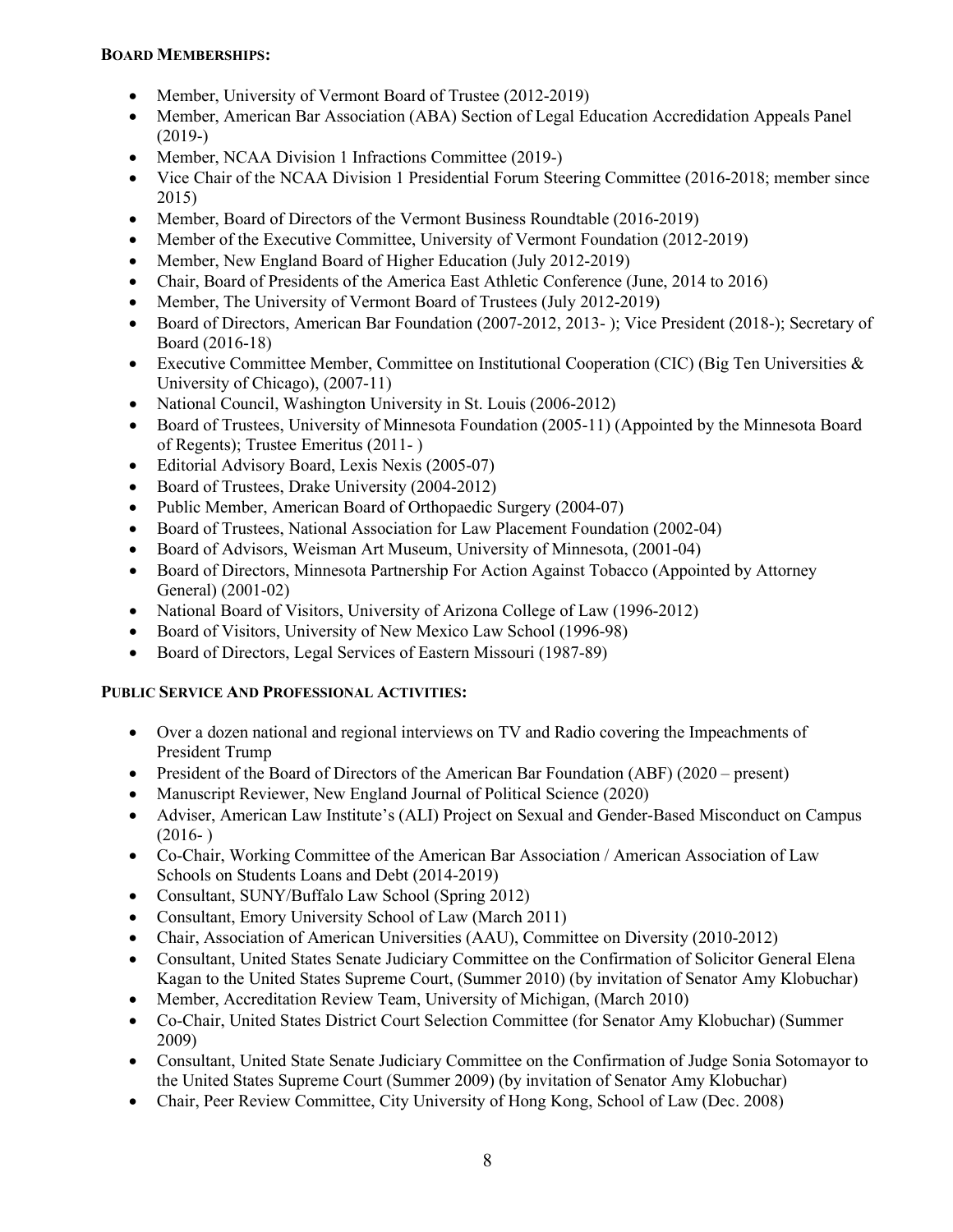- Co-Chair, Committee on Institutional Cooperation (Big Ten Universities & University of Chicago) Economic Development Summit on Midwest Economy (June 26, 27, 2008)
- Consultant, United States Senate Commerce Committee (Delta/NWA merger) (Spring 2008) (by invitation of Senator Amy Klobuchar)
- Chair, Advisory Committee to Review the Minnesota Code of Judicial Conduct (Appointed by Minnesota Supreme Court) (Spring 2007)
- Consultant, University of California, Irvine, on the formation of a new law school (2007)
- Manuscript Reviewer, University of Chicago Press (2006)
- Manuscript Reviewer, University of Michigan Press (2006)
- Chair, ABA Section of Legal Education Rules Revision Committee (2004-05)
- Chair, ABA Section of Legal Education Nominations Committee (2004-05)
- Chair, Advisory Committee on Code of Judicial Conduct (Appointed by Minnesota Supreme Court) (December, 2003)
- Special Counsel, State of Minnesota (Appointed by Attorney General to investigate illegal political contributions) (July, 2003)
- Moderator, Affirmative Action in Law School Admissions: What Directions After Grutter v. Bollinger? (ABA Annual Meeting) (August, 2003)
- Manuscript Reviewer, Hon. John Brown Award for Excellence in Legal Writing (presented at ABA Annual Meeting) (August 2003)
- Member, Review Committee on General Counsel of the University, University of Minnesota (2001-02)
- Consultant, Indiana University School of Law Dean's Search (2001-02)
- Chair, Task Force on Accreditation Process, ABA Section of Legal Education (2001-2002)
- Chair, Task Force on Long Range Planning and Strategic Objectives, ABA Section of Legal Education (2000-01)
- Member, ABA President's Commission on the Future of the Profession (2000-)
- Chair, ABA Section (and Council) of Legal Education and Admission to the Bar (2002-03)
- Chair-Elect, ABA Section (and Council) of Legal Education and Admission to the Bar (2001-02)
- Co-Chair, ABA Section of Legal Education and Admission to the Bar Self Study and Strategic Plan (2000).
- Member, AALS Nominating Committee (1999-2000)
- Consultant, Collins v. Dairy Queen*,* 59 F.Supp. 2d 1312 (M.D. Ga. 1999)
- Consultant, University of Oklahoma School of Law (May-August, 1999)
- Chair, ABA Conference on Law School Development, Santa Fe, N.M. (May 1999)
- Consultant, University of North Carolina School of Law (April 1998)
- Consultant, American Law Institute, Federal Judicial Code Revision Project (1996-98)
- Consultant, University of Maryland School of Law (December, 1994)
- Consultant, U.S. Senate Judiciary Committee on the Confirmation Hearings of Judge Ruth Bader Ginsburg to the U.S. Supreme Court (Summer, 1993)
- Consultant, Indiana University School of Law Decanal Review (June, 1993)
- Consultant, U.S. Senate Appropriations Subcommittee on the Treasury (Hearings on Proposed Merger Between Bank of America and Security Pacific Bank) (Fall, 1991)
- Consultant, American Law Institute, Complex Litigation Project (1988-93)
- Consultant, in NCAA v. Board of Regents of Oklahoma, 468 U.S. 85 (1984)
- Consultant, Attorney General, State of Missouri (1982-84, 87-89)
- Consultant, Missouri Supreme Court Rules Committee on Revision of Rule 81.06 (1982)
- Consultant, Department of Securities, State of Missouri (1980)
- Chair, ABA Section on Legal Education Development Committee (1998-00)
- Chair, State Bar of Arizona Taskforce on Elections (1993-95)
- Chair, ABA/AALS Joint Conference on Disability Issues (1994-95)
- Chair, AALS Antitrust & Economic Regulation Section (1991-93)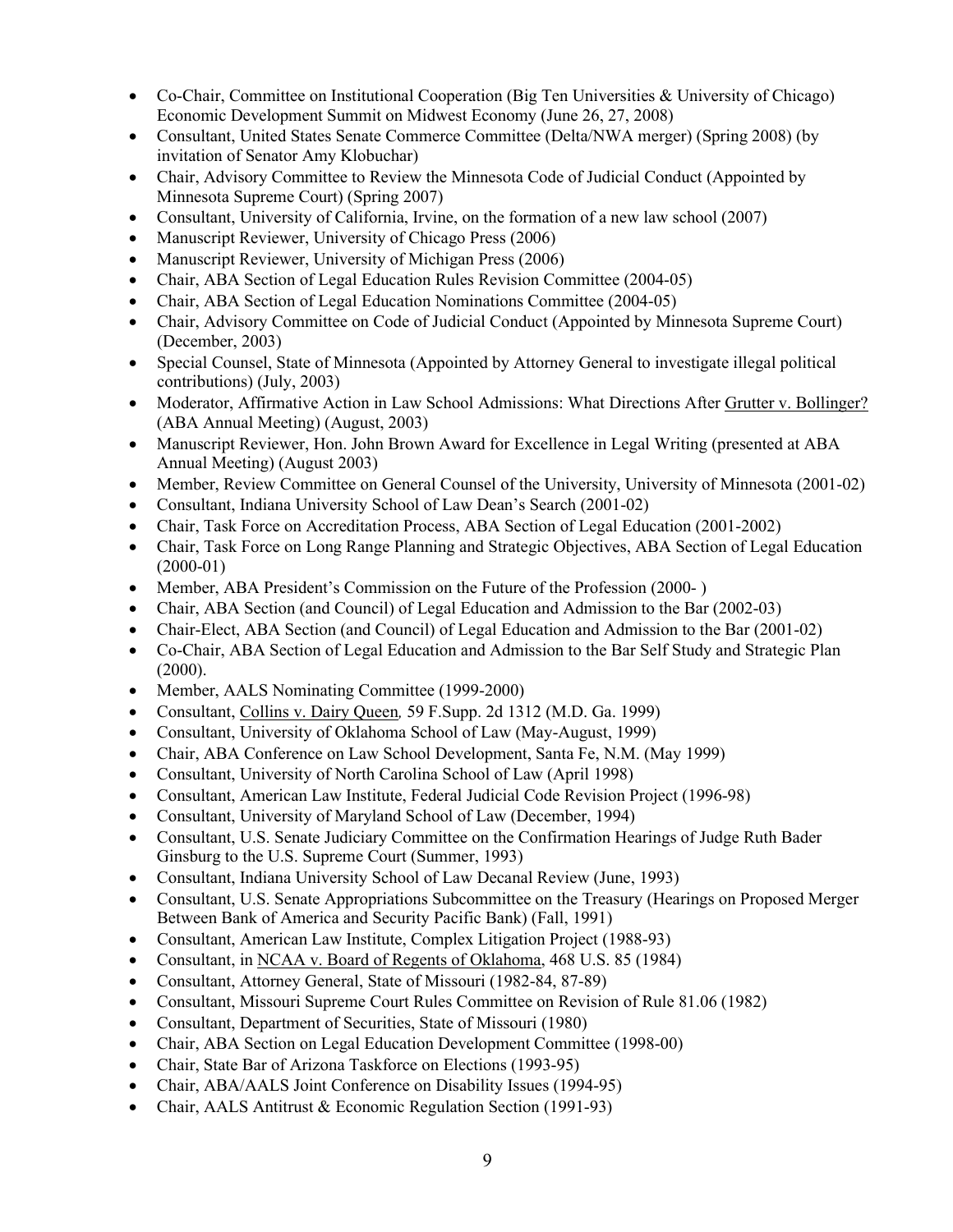- Chair, AALS Special Committee on Legal Affairs (1991)
- Project Chair/Editor, ABA Antitrust Committee on Economics, Monograph on Nonprice Predation (1988-90)
- Manuscript Reviewer, University of Chicago Press (2003)
- Manuscript Reviewer, Oxford University Press (1991-95)
- Manuscript Reviewer, Little, Brown & Co. (1990-94)
- Member, Council of the ABA Section of Legal Education (1996-04)
- Member, ABA Section on Legal Education Development Committee (1993-99)
- Member, ABA Section on Legal Education National Commission on Law School Accreditation (1994-95) (Wahl Commission)
- Member, AALS Antitrust & Economic Regulation Section Executive Committee (1987-90)
- Member, AALS Committee on Accreditation (1985-88)
- Member, Legal Writing Committee, ABA Section of Legal Education and Admissions to the Bar (1987-93)
- Member, Board of Governors, State Bar of Arizona (1989-95)
- Member, Project Advisory Panel, Legal Education Committee, The Missouri Bar (oversaw revisions for Bar Publications) (1986-89)
- Member, Bicentennial Committee of the U.S. District Court (E.D. Mo.) (1987-89)
- Member, ABA Antitrust Committee on Economics (1982-95)
- Chair, Accreditation Reinspection Evaluation ABA/AALS Inspection Visit (University of California, Berkeley School of Law) (Fall 2016)
- Chair, Accreditation Reinspection Evaluation, ABA/AALS Inspection Visit (Harvard University Law School) (Spring 2012)
- Chair, Accreditation Reinspection Evaluation, ABA/AALS Inspection Visit (New York University Law School) (Nov 2009)
- Chair, Accreditation Reinspection Evaluation, ABA/AALS Inspection Visit (Stanford University Law School) (Nov 2008)
- Chair, Accreditation Reinspection Evaluation, ABA/AALS Inspection Visit (University of Pennsylvania Law School) (April, 2007)
- Chair, Accreditation Reinspection Evaluation, ABA/AALS Inspection Visit (University of Chicago) (April, 2005)
- Chair, Accreditation Reinspection Evaluation, ABA/AALS Inspection Visit (Yale University Law School) (February, 2004)
- Chair, Accreditation Reinspection Evaluation, ABA/AALS Inspection Visit (University of Virginia Law School) (October, 2002)
- Chair, Accreditation Reinspection Evaluation, ABA/AALS Inspection Visit (Stanford University Law School) (March, 2001)
- Chair, Accreditation Reinspection Evaluation, ABA/AALS Inspection Visit (Harvard University Law School) (April, 1998)
- Chair, Accreditation Reinspection Evaluation, ABA/AALS Inspection Visit (Columbia University Law School) (November, 1996)
- Chair, Accreditation Reinspection Evaluation, ABA/AALS Inspection Visit (University of California Berkeley, Boalt Hall) (April, 1996)
- Chair, Accreditation Reinspection Evaluation, ABA/AALS Inspection Visit (University of New Mexico) (April, 1993)
- Chair, Accreditation Reinspection Evaluator, ABA/AALS Inspection Visit (University of Illinois) (November, 1989)
- Chair, Accreditation Reinspection Evaluator, ABA/AALS Inspection Visit (University of Florida) (February, 1989)
- Chair, Accreditation Reinspection Evaluator, ABA/AALS Inspection Visit (Case Western Reserve University) (April, 1988)
- Member, Accreditation Reinspection Evaluator, ABA/AALS Inspection Visit (University of Nebraska) (April, 1983)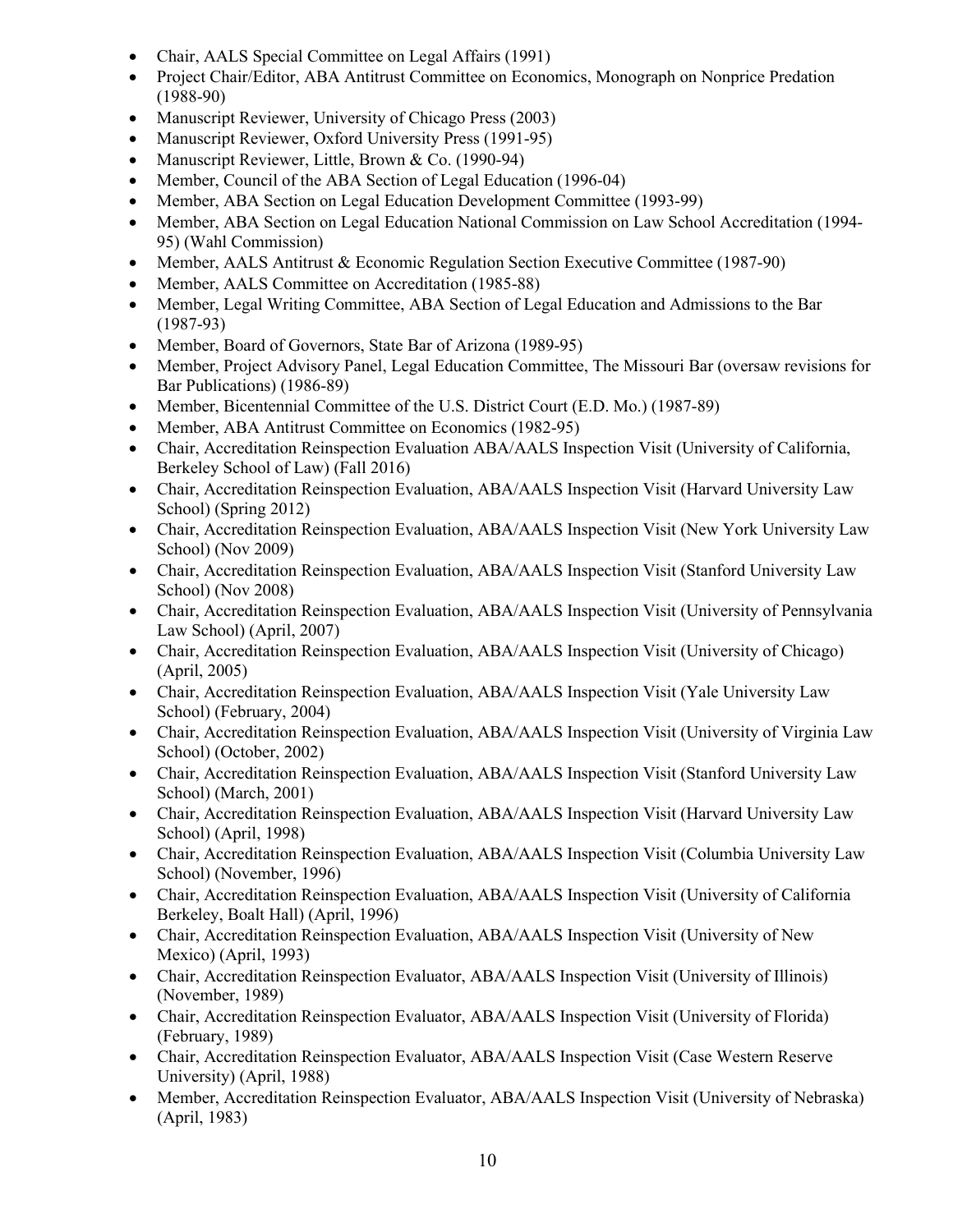- Hearing Commissioner, ABA Section of Legal Education and Admission to the Bar (New England Law) School) (1980)
- Member, American Arbitration Association (1985- )
- Member, Steering Committee of Antitrust Section of the Bar Association of Metropolitan St. Louis (1985-89)
- Faculty Coach, Washington University, Championship Team National Mock Trial Competition sponsored by American College of Trial Lawyers (1986)
- Faculty Coach, Washington University, Midwest Regional Mock Trial Competition Championship Team (1985, 1986, 1987, 1988, and 1989)
- Faculty Advisor, Missouri Law Review (1980-84; vols. 45-49); Missouri Journal of Dispute Resolution (1984, Inaugural Issue)
- Member, Missouri Bar Law Schools Committee (1988-89)
- Faculty Representative for Washington University, AALS House of Delegates (1985-87, 1989)

# **UNIVERSITY SERVICE:**

- Member, University of Vermont Board of Trustee (2012-2019)
- Co-Chair, Budget Advisory Committee, University of Minnesota (2010-11)
- Chair, Oversight Committee, University of Minnesota Foundation and Minnesota Medical Foundation  $(2006- )$
- Trustee, University of Minnesota Foundation (2005-11); Trustee Emeritus (2011- )
- Member, President's Development Committee, University of Minnesota (1997-02, 2005-09)
- Senior Vice President and Provost, University of Minnesota (2004-12)
- Chair, Strategic Planning Committee, University of Minnesota (2004-11)
- Board of Advisors, Weisman Art Museum, University of Minnesota (2001-04)
- Co-Chair, Dean's Search Committee, University of Minnesota Medical School (2001-02)
- Member, Review Committee on General Counsel of the University, University of Minnesota (2001-02)
- Chair, Decanel Review Committee, College of Liberal Arts, University of Minnesota (December, 1999- February, 2000)
- Chair, President's Task Force on Booster Club Contributions to the Athletic Department, University of Minnesota (Fall, 1999)
- Chair, Deans' Council, University of Minnesota (1998-99)
- Vice Chair, Deans' Council, University of Minnesota (1997-98)
- Chair, Dean Search Committee, Humphrey Institute of Public Affairs, University of Minnesota (1997- 98)
- Author, Revised Tenure and Post-Tenure Rules (Sullivan I & II), University of Minnesota (Fall, 1996)
- Member, Commission on Women, University of Minnesota (1996-98)
- Chair, Provost Advisory Committee on Teaching Effectiveness, University of Arizona (1993-94)
- Chair, Deans' Council Development Committee, University of Arizona (1992-95)
- Chair, Deans' Council Legislative Relations Committee, University of Arizona (1991-93)
- Chair, Dean Search Committee, College of Education, University of Arizona (1991)
- Member, University of Arizona Faculty Senate (1989-95)
- Member, University of Arizona Task Force on Process to Review Academic Programs (1992-93)
- Member, Decanal Five-Year Review Committee, College of Agriculture, University of Arizona (1992-93)
- Member, Commission on the Status of Women, University of Arizona (1991-93)
- Chair, Washington University Judicial Board (1988-89)

# **INVITED LECTURES, SPEECHES, AND SEMINARS:**

•Invited Speaker, Impeachment: Constitutional Principles and Political Consequences, Cambridge University (February 2020)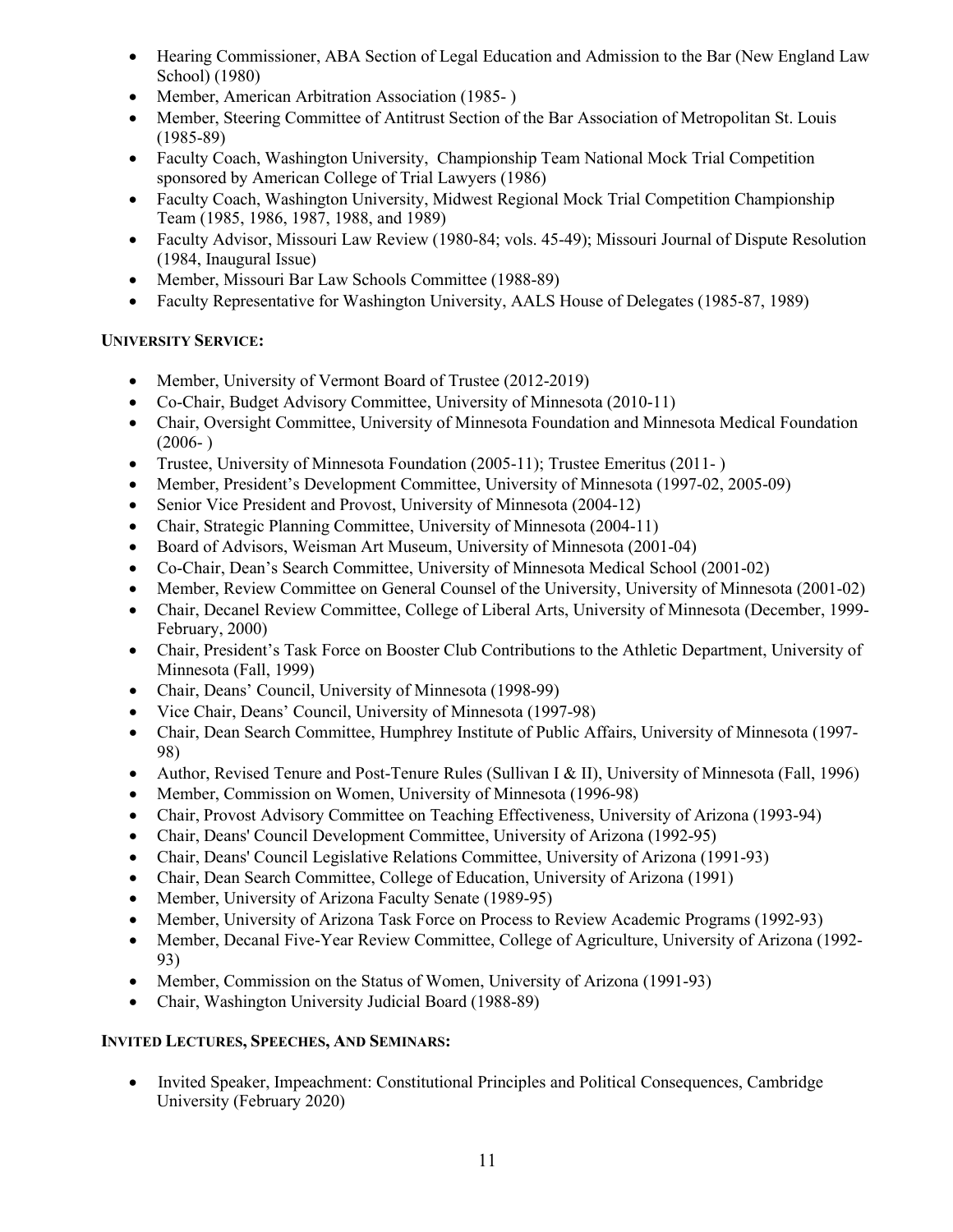- Invited Speaker, Speech and Expression under the First Amendment, Cambridge University (September 2019)
- Invited Speaker, International Principles of Proportionality, Vermont Council on World Affairs (June, 2019)
- Invited Speaker, Free Speech on Campus: When Should Universities Draw the Line? National Constitution Center, Philadelphia (March 18, 2019)
- Invited Speaker, Bennington College (VT), Symposium on "Democracy Under Siege: What Eveyone Needs to Know about the Constitution-The Free Speech Clause" (November 2018)
- Invited Speaker, Penn State University, "Speech and Expression on Campus: Exploring the First Amendment" (September 2017)
- Invited Speaker, Uniform Law Commission's Annual Meeting, "On the Loss of Civic Education in the United States" (July 2016)
- Invited Speaker, Southeastern Law Schools Annual Meeting (July 28, 2015)
- Invited Participant, White House Summit on Higher Education (December 4, 2014)
- Invited Speaker, "On the Value of Strategic Planning", Shelburne Museum (September 19, 2014)
- Invited Participant, White House Summit on Higher Education (January 16, 2014)
- Invited Speaker, Association of American Law Schools, Presidential Program on Law School Economics and Governance (January 5, 2014)
- Invited Speaker: "The Transformation of the Legal Profession, Law Schools, and the Judiciary" 2013 Annual Conference of Chief Justices and Conference of State Court Administrators (July 31, 2013)
- Invited Lecturer, The James Patrick White Lecture, Indiana University (April 3, 2012)
- Invited Speaker, The Next Generation of Antitrust Scholarship Conference, NYU School of Law (January 20, 2011)
- Invited Lecturer, The Seventh George McGovern Lecture: "Minnesota's Global Legacy and Promise of Leadership in Food," (Invitation by the U.S. Mission to the United Nations Agencies in Rome), Rome, Italy (October 8, 2010)
- Invited Lecturer: "Internalizing Universities in the United States," John Cabot University, Rome, Italy (October 7, 2010)
- Keynote Speaker: "Leading, Managing, and Refocusing the Academy in light of Budget Constraints," Iowa State University Faculty Senate Conference (April, 2010)
- Invited Speaker, American Bar Association's Antitrust Annual Meeting (National Press Club): "Judicial Views of Courtroom Ethics," Washington D.C. (April, 2010)
- Invited Speaker, Association of American Universities' Annual Meeting: "Responding to Economic Crises Past and Present: Ramifications for the Next Generation" (September, 2009)
- Invited Speaker, ABA Law School Deans' Meeting: "Thinking Strategically About How to Manage During a Time of Budget Retrenchment" (August, 2009)
- Invited Speaker, National Association of College and University Attorneys' Annual Meeting: "Fighting for the Big Prize: Kid Gloves and Knockout Strategies for Winning and Avoiding Tenure Denial Litigation," Toronto (June, 2009)
- Invited Speaker, Council of the Section of Legal Education of the ABA: "The Impact of the Economic Downturn on American Legal Education" (June, 2009)
- Invited Speaker, University of California, Berkeley, Dinner Remarks, Festschrift in Honor of Professor Philip Frickey (January, 2007)
- Invited Speaker, Association of American Law Schools' Annual Meeting: "The Future of Public Law Schools" (January, 2007)
- Invited Keynote Speaker: "War on Terror: International and Interdisciplinary Perspectives," Symposium, University of Minnesota Law School (November, 2006)
- Invited Speaker: "Transforming the University Through Strategic Planning," National Consortium for Continuous Improvements in Higher Education and the American Council on Education, Washington D.C. (October, 2006)
- Invited Speaker, University of California, Irvine Conference on Recruiting International Students, National Security, and U.S. Immigration Policy (October, 2005)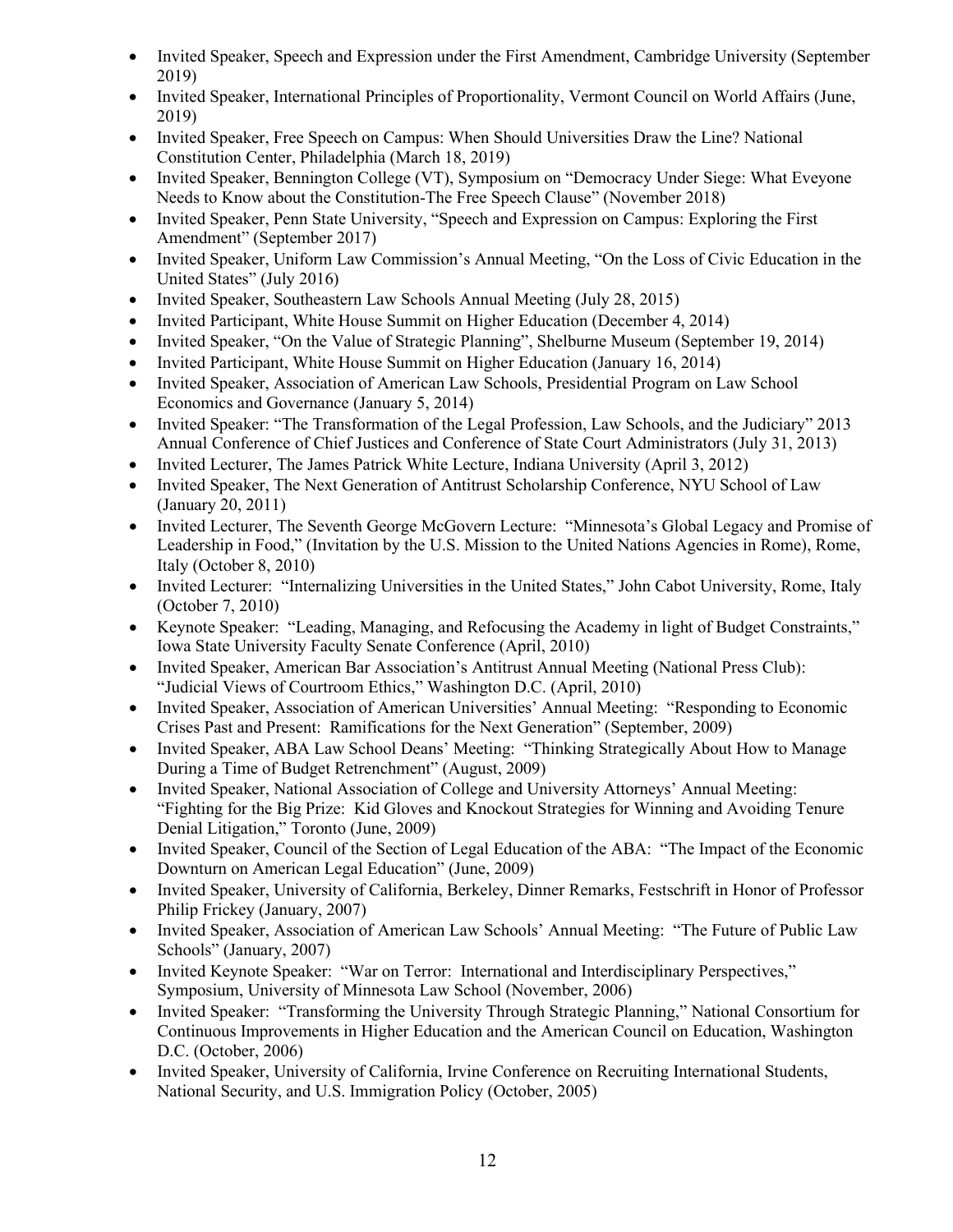- Invited Keynote Speaker, ABA Section of Legal Education Development Conference, Jackson Hole (June, 2005)
- Presenter, ABA Section of Legal Education, New Deans Workshop, Jackson Hole (June, 2005)
- Presenter, Faculty Seminar: "The Declining Role of Antitrust at the Supreme Court," University of Minnesota Law School (April, 2004)
- Invited Lecturer, The Robert Endries Lecture, Syracuse University College of Law (October, 2003)
- Presenter, Faculty Seminar: "Toward a Proportionality Standard in Antitrust Remedies," Syracuse University College of Law (October, 2003)
- Panelist: "Making the Case for Support of Legal Education," ABA Section of Legal Education, Jackson Hole Development Conference (May, 2003)
- Invited Lecturer, Topic: On Comparative Antitrust and Competition Issues: University of Amsterdam, University of London (UCL), Uppsala University, University College Dublin, Tilburg University (April, 2003)
- Invited Lecturer, The Lewis Bernstein Memorial Lecture, St. John's University School of Law, New York City (March, 2003)
- Commentator, Federalist Society Lecture: "Why The Antitrust Laws Should be Abolished," by Dr. Robert Levy, University of Arizona College of Law (February, 2003)
- The Irving Younger Endowed Chair Lecture, University of Minnesota Law School (January, 2003)
- Invited Speaker, Indiana University School of Law, Distinguished Lecture Series: "The Future of Antitrust Law After *Microsoft*" (February, 2002)
- Invited Speaker, F. Hodge O'Neal Corporate and Securities Law Symposium, Washington University School of Law, St. Louis: "Multidisciplinary Practice" (February, 2002)
- Presenter, Faculty Seminar: "The *Microsoft* Settlement: The Consequences," University of Minnesota Law School (November, 2001)
- Invited Speaker, 2001 ABA Deans' Conference on Institutional Development: "Managing Crisis and Development" (June, 2001)
- Commentator, University of Minnesota Law School Conference on The Political Economy of International Trade Law: "Harmonizing Global Competition Policy" (September, 2000)
- Presenter, Academic Conference on International Competition and Intellectual Property, Fudan University in Shanghai, PRC (July, 2000)
- Invited Speaker, New Law Deans Workshop at Wake Forest University on Law School Development and Fundraising (June, 2000)
- Moderator, ABA Mid-Year Meeting: "The Impact of the Multidisciplinary Practice Proposal on Legal Education" (February, 2000)
- Invited Speaker, AALS Annual Meeting: "Institutional Responses to Increased Accountability in Higher Education" (January, 2000)
- Remarks, Memorial Address, Thirty-Fifth Hennepin County Bar Memorial Session (April 1999)
- Invited Speaker, AALS Section on Student Services Annual Meeting: "The Demographics: A Look at the Changing Face of Students" (January, 1999)
- Presenter, Faculty Seminar: "The Antitrust and Economic Issues Regarding the Microsoft Litigation," University of Minnesota Law School (September, 1998)
- Invited Speaker, AALS Antitrust and Economic Regulation Section Annual Meeting: "The
- Regulatory Character of Modern Antitrust Policy" (January, 1998)
- Invited Speaker, Minnesota State Bar: "The Meaning of Professionalism" (September, 1997)
- Invited Speaker, 1997 ABA Deans' Conference on Institutional Development: "How to Market a Capital Campaign" (June, 1997)
- Invited Speaker, 1997 ABA Deans' Conference on Institutional Development: "Recruitment of Volunteers for A Capital Campaign" (June, 1997)
- Panelist: "On the Past, Present and Future of Legal Education," Minnesota State Bar (June, 1997)
- Remarks, Conference on the Law and Economics of Federalism, Co-Sponsored by the Federal Reserve Bank and the University of Minnesota Law School (May, 1997)
- Invited Speaker, Federal Bar Association: "Antitrust Enforcement Trends in the Clinton Administration" (April, 1997)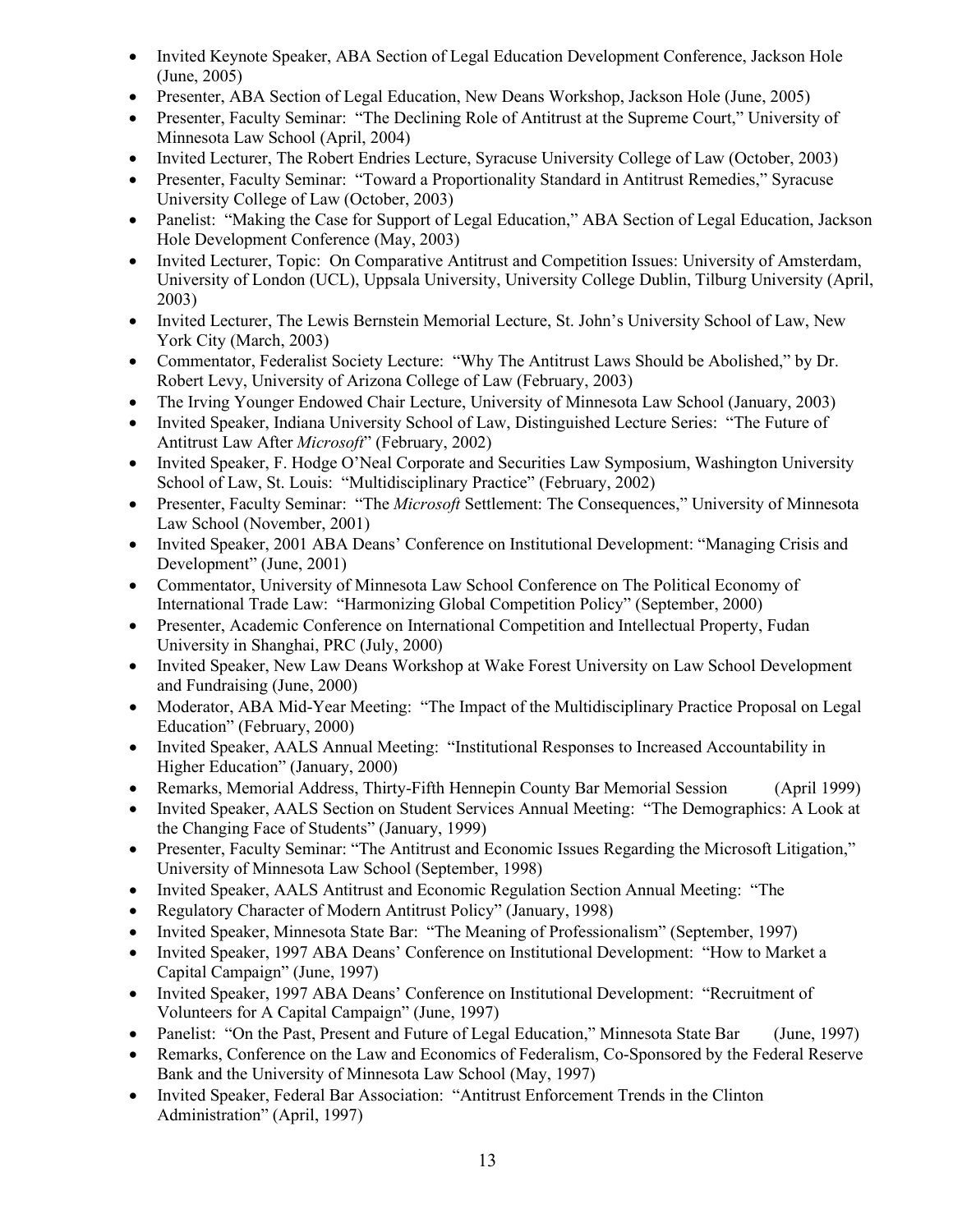- Panelist, Symposium on Teaching Ethics and the Legal Profession: "Perspectives on the Future of Legal Education," Duke University Law School (November, 1995)
- Invited Speaker, Midwest Clinical Legal Education Conference: "The Changing Landscape of the Accreditation Process: Benefits and Risks for Clinicians" (October, 1995)
- Moderator, University of Arizona Philosophy of Law Symposium: "The Practice of Corrective Justice" (September, 1994)
- Invited Speaker, 1994 ABA Deans' Conference on Institutional Development: "Capital Campaigns: Planning and Preparation" (June, 1994)
- Moderator, Bill of Rights Film Festival, University of Arizona (May, 1994)
- Invited Speaker, CASE Conference at University of Denver: "Focusing Development on Alumni Relations" (March, 1994)
- Invited Speaker, Rotary Club of Yuma: "The Legal Implications of the NAFTA Agreement" (March, 1994)
- Invited Speaker, Arizona Trial Lawyers Association: "The Role of a Law School in a Legal Community" (February, 1994)
- Invited Speaker, Phoenix Seminar: "The Clinton Health Care Reform: The Antitrust Perspective" (January, 1994)
- Moderator, Phoenix Seminar: "The Clinton Health Care Reform" (January, 1994)
- Invited Speaker, Phoenix Rotary Club: "Hate Speech and First Amendment Rights on Campus" (October, 1993)
- Invited Speaker, 1993 National Association for Law Placement Annual Conference: "The Legal Employment Culture in the 1990's" (June, 1993)
- Invited Speaker, Arizona Women Lawyers Association: "The Feminization of the Legal Profession" (May, 1993)
- Invited Speaker, University Provost's Workshop on Promotion and Tenure (May, 1993)
- Program Chair, AALS Antitrust & Economic Regulation Section Annual Meeting: "Kodak: A Paradigm Shift Away From Chicago Analysis?" (January, 1993)
- Invited Speaker, 1992 ABA Annual Meeting, Section on Legal Education: "Financing Legal Education in a Period of Scarce Resources" (August, 1992)
- Invited Speaker, 1992 ABA Deans' Conference on Institutional Development: "Alumni Relations, Special Events and Successful Development" (June, 1992)
- Program Chair, AALS Antitrust & Economic Regulation Section Annual Meeting: "Competition in International Markets - Developing Antitrust Rules in Foreign Countries" (January, 1992)
- Invited Speaker, 1992 ABA Mid-Year Meeting, Annual Deans Workshop: "Managing the Faculty The Dean's Role in Faculty Evaluations and Salary" (January, 1992)
- Invited Speaker, AALS Faculty Recruitment Conference: "Perspectives On Beginning Law Teaching After An Established Career" (November, 1991)
- Invited Speaker, 1991 National Association for Law Placement Annual Conference: "Determining Success in Career Services Programs" (June, 1991)
- Invited Speaker, 1991 Arizona State Bar Convention: "Professionalism for Professionals: The Law School Viewpoint" (June, 1991)
- Moderator, AALS Antitrust & Economic Regulation Section Annual Meeting: "The Economic and Litigation Techniques for Measuring Market Power" (January, 1991)
- Invited Speaker, University of Arizona Faculty Lecture Series: "Antitrust And Trade Regulations in the 1990's: The Impact on Consumers" (November, 1990)
- Presenter, Faculty Seminar: "Price Fixing in the Ivy League on Financial Aid, Tuition & Salaries," University of Arizona College of Law (February, 1993)
- Presenter, Faculty Seminar: "The Political Economy of the Sherman Act," Arizona State University School of Law (April, 1990)
- Moderator, Seminar: "The Transformation of the Legal Profession," 1990 Arizona State Bar Convention (June, 1990)
- Presenter, Faculty Seminar: "Post-Modern Antitrust: The 1990s and Beyond," University of San Diego Law School (March, 1989)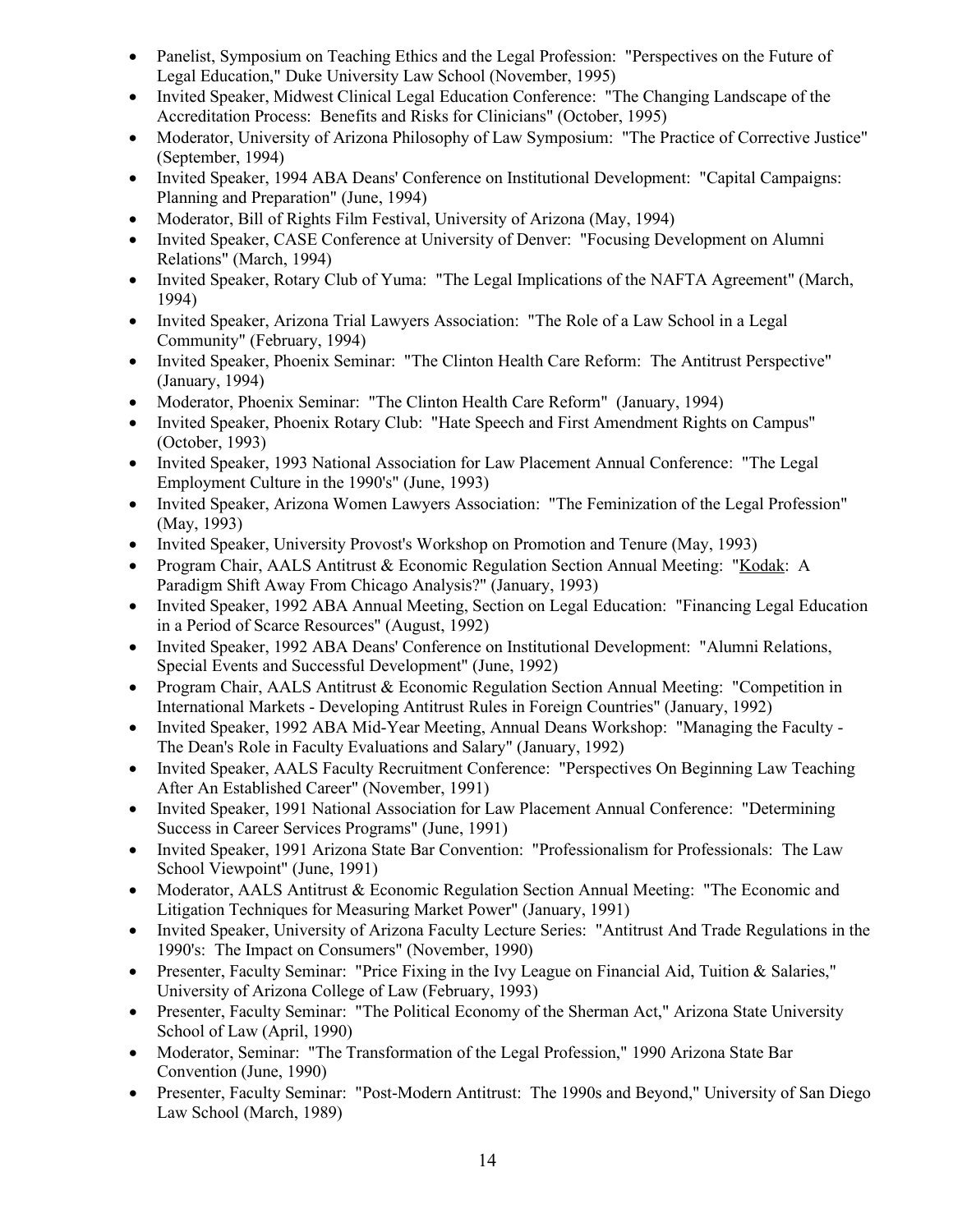- Invited Speaker, 1988 Judicial Conference of the U.S. Court of Appeals for the Eighth Circuit: "Judicial Immunity: Are You At Risk?" (July, 1988)
- Invited Speaker, 1988 ABA Annual Meeting, Toronto: "Antitrust And Trade Association Communications: Promoting Efficiency or Creating Restraints?" (August, 1988)
- Presenter, 1987 Judicial Conference of the U.S. Court of Appeals for the Eighth Circuit, Bicentennial Committee (July, 1987)
- Presenter, Antitrust Steering Committee of the Bar Association of Metropolitan St. Louis: "The Antitrust Division as a Market Regulator" (February, 1987)
- Presenter, Conference on The Public Policy Towards Corporate Takeovers: "Is the Antitrust Division an Economic Regulator of Markets?" Center for Study of American Business, Washington University (November, 1986)
- Invited Participant, Liberty Fund Conference: "Justice As Participation: Should Workers Be Given Managerial Rights?" St. Louis (September, 1986)
- Presenter, Faculty Seminar: "Does the NCAA Exploit College Athletes? An Economic and Legal Analysis," Center In Political Economy, Washington University (February, 1986)
- Invited Participant, Law and Economics Institute, Emory University (Summer, 1986)
- Lecturer, The Soviet Union's Court System and the Procedural Process, Minsk, U.S.S.R. (American Lawyer Study Tour to U.S.S.R. July, 1985)
- Lecturer, Soviet Contract Law and Commercial Arbitration, Leningrad, U.S.S.R. (American Lawyer Study Tour to U.S.S.R. July, 1985)
- Lecturer, Tying And Exclusive Dealing Under the Justice Department's Vertical Guidelines, Corporate Counsel Institute, Bar Assoc. of Metropolitan St. Louis (April, 1985)
- Lecturer, Law School CLE, Topic: The Fundamentals of Antitrust Practice and Current Developments (October, 1983)
- Lecturer, Law School CLE, Topic: Current Developments in Discovery (April, 1981)
- Lecturer, Law School CLE, Topic: Strategies in Using the New Discovery Rules (December, 1981)
- Lecturer, Annual Survey of Law (Civil Procedure), Missouri Bar Annual Meeting (1983, 1988)
- Lecturer, Bar Review Courses (1980 to 2000)
- Lecturer, UMC Advanced Legal Preparation Session for Disadvantaged Law Students (1980-83)
- Lecturer, Honors College, University of Missouri, Economics Seminar, Topic: Antitrust Law & Economics: Before and After the Reagan Administration (November, 1982)
- Invited Speaker, Washington University Law Alumni Century Club: "Antitrust Developments and Football T.V. Contracts" (October, 1984)
- Invited Speaker, Litigation Department, Stinson, Mag & Fizzell (Kansas City), Topic: Procedure in Transition: Redefining the Lawyering Process (January, 1983)
- Invited Speaker, Indiana University School of Law: "Perspectives on the Importance of Law Reviews in Legal Education" (November, 1982)
- Faculty Participant, AALS Workshop on Role of Social Science in Legal Education and Scholarship, Washington, D.C. (November, 1984)
- Faculty Participant, National Institute of Trial Advocacy Training Session, University of California School of Law, Hastings (1979)
- Interview, National Public Radio on Nomination of Richard Thornburgh as U.S. Attorney General (January, 1989)
- Interviews, St. Louis Post-Dispatch (August, 1987) and National Public Radio (September, 1987) on litigation and jury issues involved in the longest jury trial in U.S. history (Dioxin case)
- Interview, Channel 2 T.V. (KTVI St. Louis) on Antitrust Issues Implicated by NFL Football (Spring, 1986)

# **LEGAL EXPERIENCE:**

# AMICUS CURIAE BRIEFS, Co-Author

# 2020 Oberlin College v. Gibson's Bakery, Ohio Court of Appeals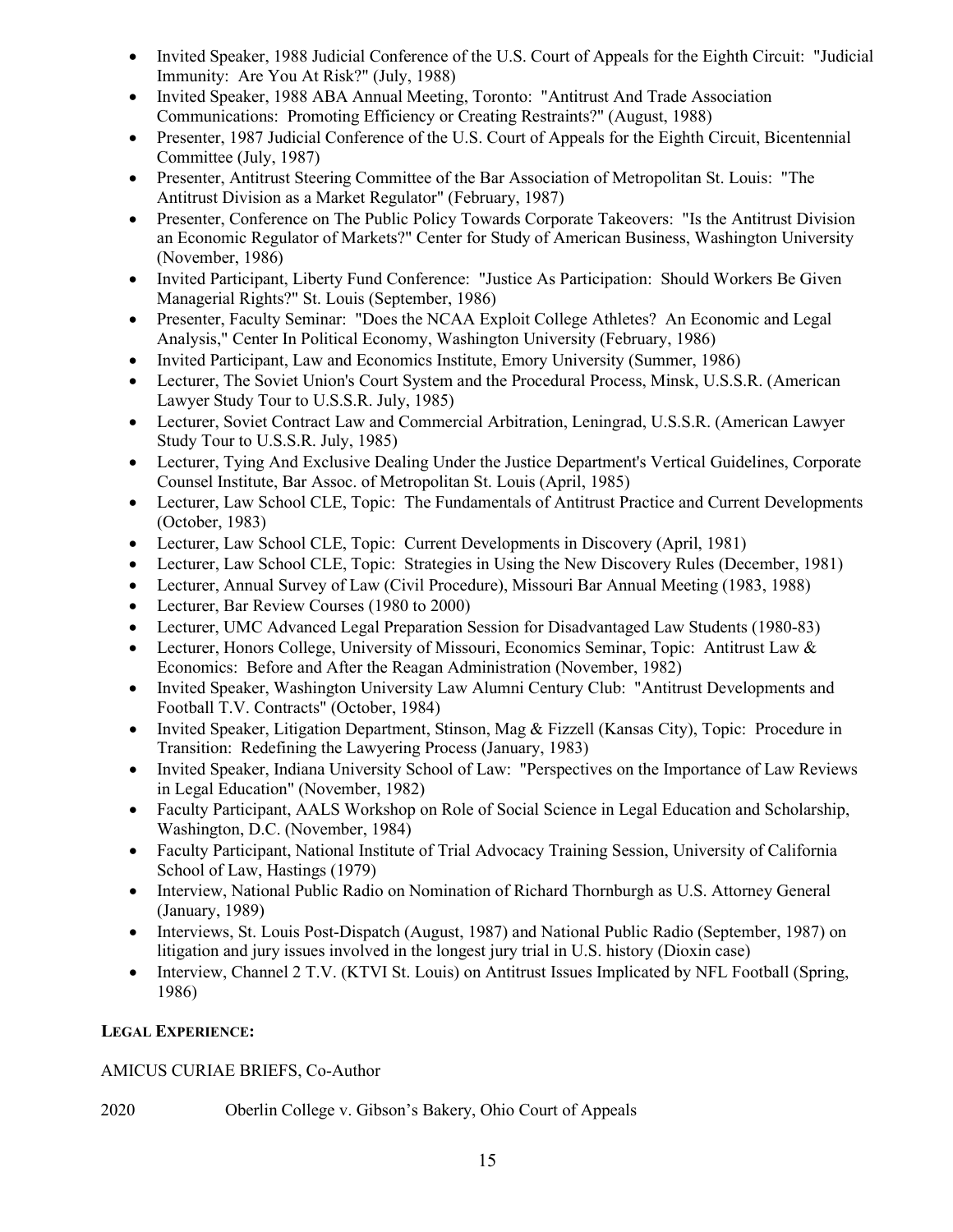- 2018 United States v. Sanchez-Gomez, U.S. Supreme Court
- 2016 Teladoc, Inc. v. Texas Medical Board, U.S. Court of Appeals for the Fifth Circuit
- 2014 North Carolina State Board of Dental Examiners v. Federal Trade Commission, U.S. Supreme Court
- 1994 SCFGILC, Inc. v. Visa USA, Inc., 36F.3d 958 (10<sup>th</sup> Cir.)
- 1977 1979 SENIOR ASSOCIATE, Donovan Leisure Newton & Irvine, Washington D.C./New York City

Primary emphasis on civil litigation in the federal courts and administrative agencies. Participated in multidistrict antitrust litigation in federal district courts and before the FTC in cases involving allegations of price fixing and shared monopoly, and class action determinations.

Served as antitrust counsel to a national trade association and as counsel to a large medical device manufacturer on FDA regulatory and compliance procedures.

Co-trial counsel in a seven month adjudicatory hearing before the FTC involving allegations of deceptive advertising and unfair trade practices which resulted in the most voluminous evidentiary record presented in an FTC deceptive advertising case. In re American Home Products Corp., 98 FTC 136-427 (1981).

1975 - 1977 TRIAL ATTORNEY, U.S. Department of Justice, Criminal Division, Fraud Section (Attorney General's Honor Graduate Program)

> Member, Young Lawyers Study Group, Department of Justice, Appointed by Assistant Attorney General Richard Thornburgh

Area of Concentration: Corporate and securities cases.

Served as trial counsel in four corporate fraud prosecutions, each involving sums of \$400,000 to 1 million dollars.

Appointed Special trial counsel in United States v. Edward Gurney (M.D. Florida) by U.S. Attorney General Edward Levi (political corruption, bribery, and perjury case).

Authored four appellate briefs and argued three before the United States Court of Appeals (citations available).

Appointed Special Attorney in four federal judicial districts to investigate and present evidence before Grand Juries in corporate fraud related matters.

Participant, U.S. Attorney General's Advocacy Institute.

Participated in drafting one of the original versions of the Foreign Corrupt Practices Act of 1977, amending the Securities and Exchange Act of 1934.

1973 - 1975 LAW CLERK, Honorable Joe Eaton, U.S. District Court (S.D. Florida)